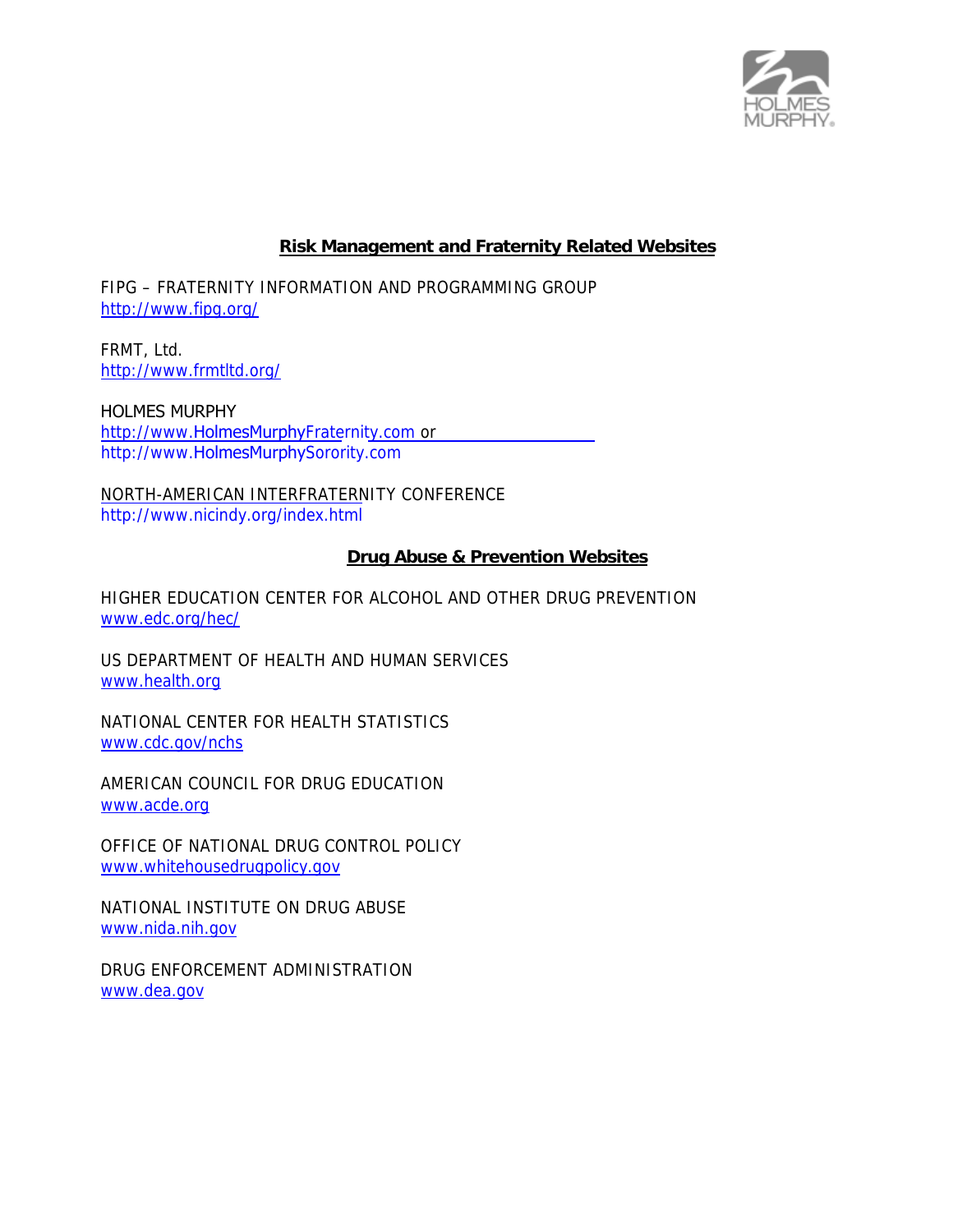

# **Drug Abuse Assistance Resources**

### **Substance Abuse Treatment Facility Locator**

1-800-662-HELP or http://findtreatment.samhsa.gov

Providing your geographical location over the phone or online will give you treatment options in your area. This helpline and website are maintained by The Substance Abuse & Mental Health Services Administration, a U.S. Dept. of Health & Human Services agency.

# **Center for Substance Abuse Treatment (CSAT)**

www.csat.samhsa.gov

To improve the lives of individuals and families affected by alcohol and drug abuse by ensuring access to clinically sound, cost-effective addiction treatment that reduces the health and social costs to our communities and the nation.

# **Addiction Technology Transfer Center (ATTC)**

www.nattc.org

Dedicated to identifying and advancing opportunities for improving addiction treatment. The ATTC vision is to unify science, education and services to transform the lives of individuals and families affected by alcohol and other drug addiction.

## **Community Anti-Drug Coalitions of America**

www.cadca.org

CADCA's mission is to build and strengthen the capacity of community coalitions to create safe, healthy and drug-free communities. The organization supports its members with technical assistance and training, public policy, media strategies and marketing programs, conferences and special events.

# **To Find Information**

#### **US Department of Health and Human Services**

1-800-487-4890 or www.health.org

 The National Clearinghouse for Alcohol and Drug Information provides various information and resources.

## **American Council for Drug Education**

www.acde.org

The American Council for Drug Education is a substance abuse prevention and education agency that develops programs and materials based on the most current scientific research on drug use and its impact on society.